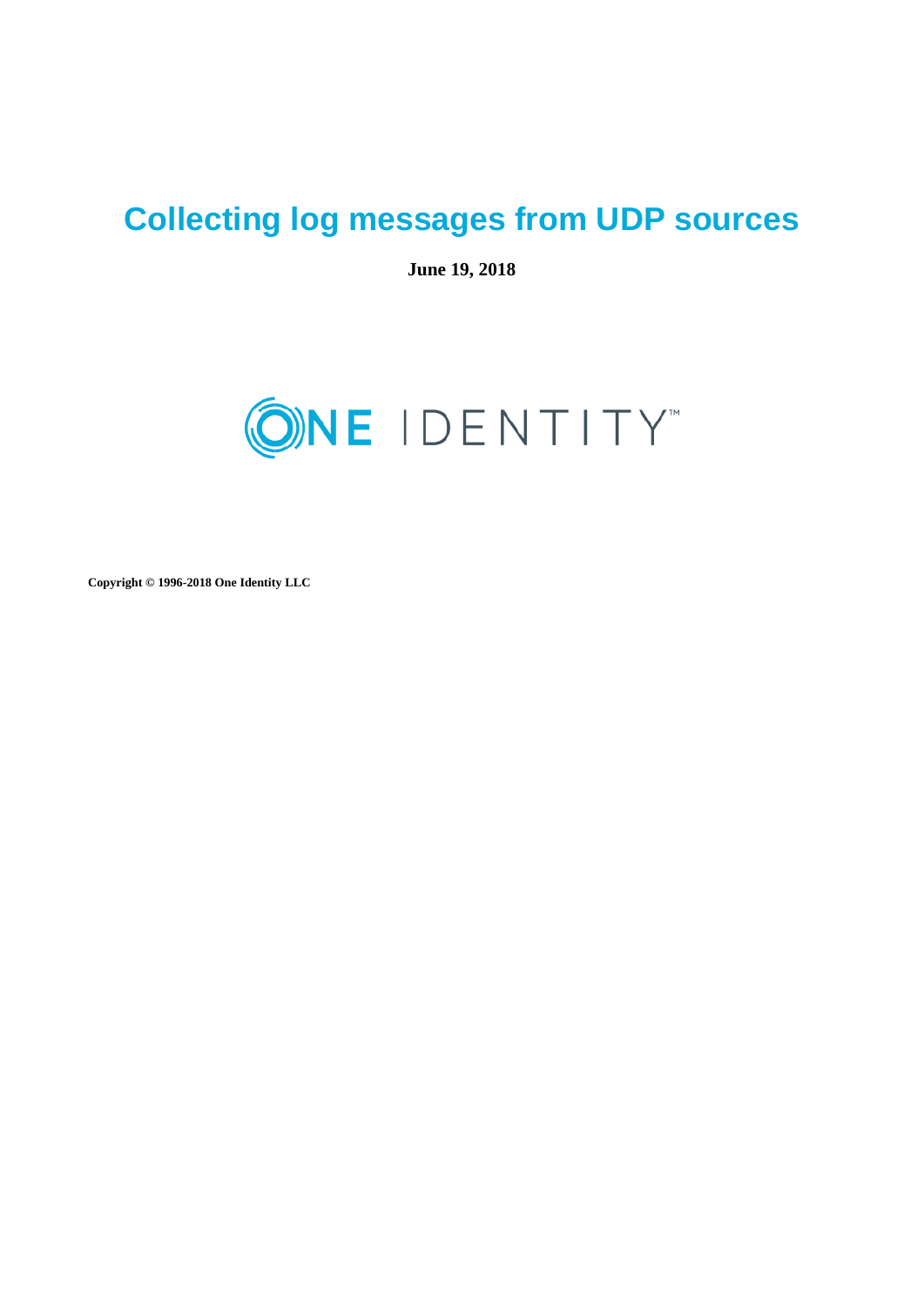# **Table of Contents**

| 1. Problems |                                        |  |
|-------------|----------------------------------------|--|
|             | 2. Resolving UDP message loss problems |  |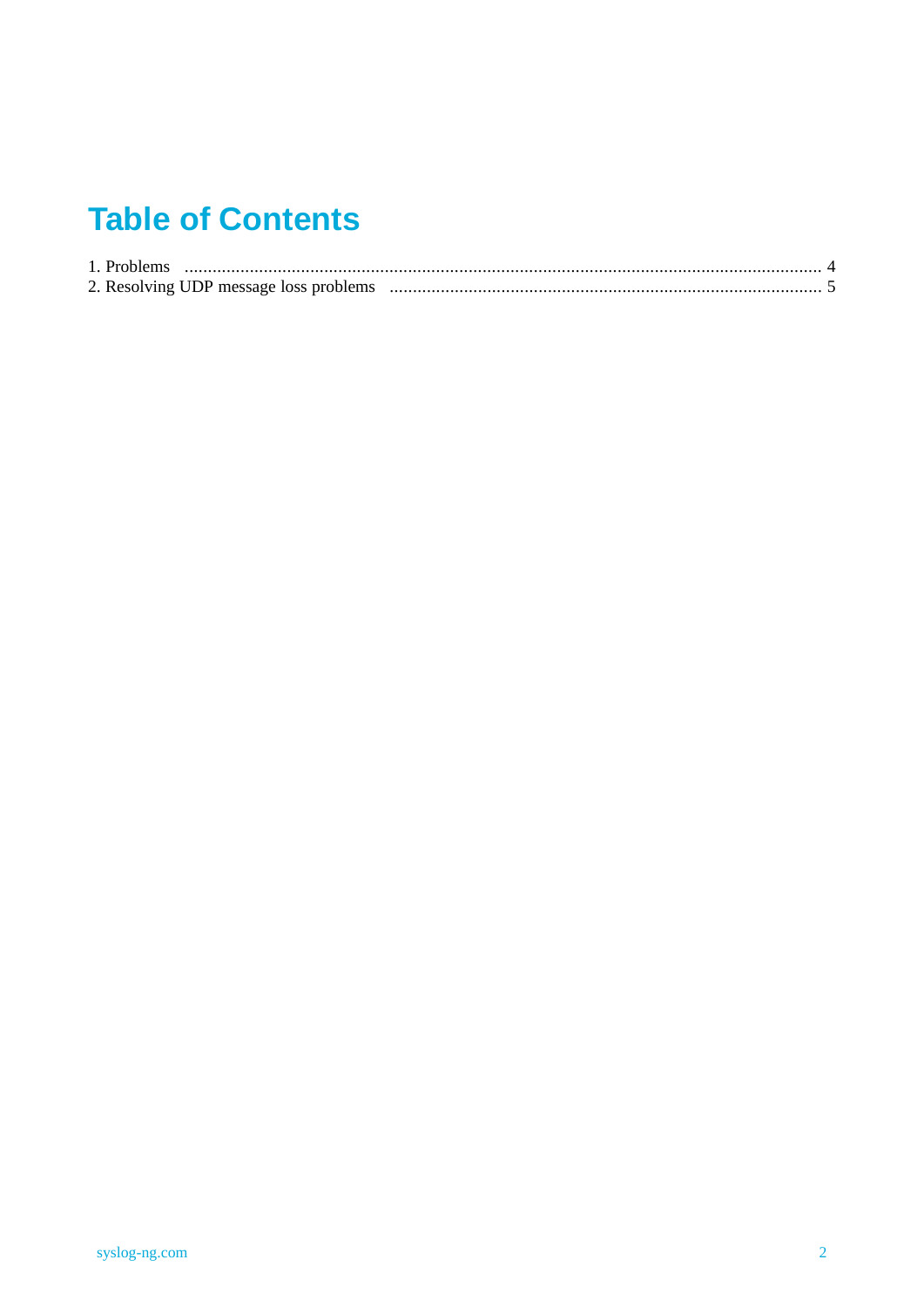Central logging is based on TCP connections in most cases (or even encrypted TCP connections) as it provides several reliability features that are simply not available using UDP. Still, there are certain situations, when you have to use UDP. One use case is when the company standard syslog configuration for servers contains only a single, common UDP destination, and it cannot be altered because of company IT policies. The other, more common use case is, that network devices, for example routers, switches or firewalls send their logs using UDP. Most of the time the TCP implementation of syslog is completely missing from these devices. In some cases it is there, but badly broken and therefore avoided by the users.

All questions, comments or inquiries should be directed to <info@balabit . com> or by post to the following address: One Identity LLC 1117 Budapest, Alíz Str. 2 Phone: +36 1 398 6700 Fax: +36 1 208 0875 Web: *<https://www.balabit.com/>*

Copyright © 2018 One Identity LLC All rights reserved. This document is protected by copyright and is distributed under licenses restricting its use, copying, distribution, and decompilation. No part of this document may be reproduced in any form by any means without prior written authorization of One Identity.

All trademarks and product names mentioned herein are the trademarks of their respective owners.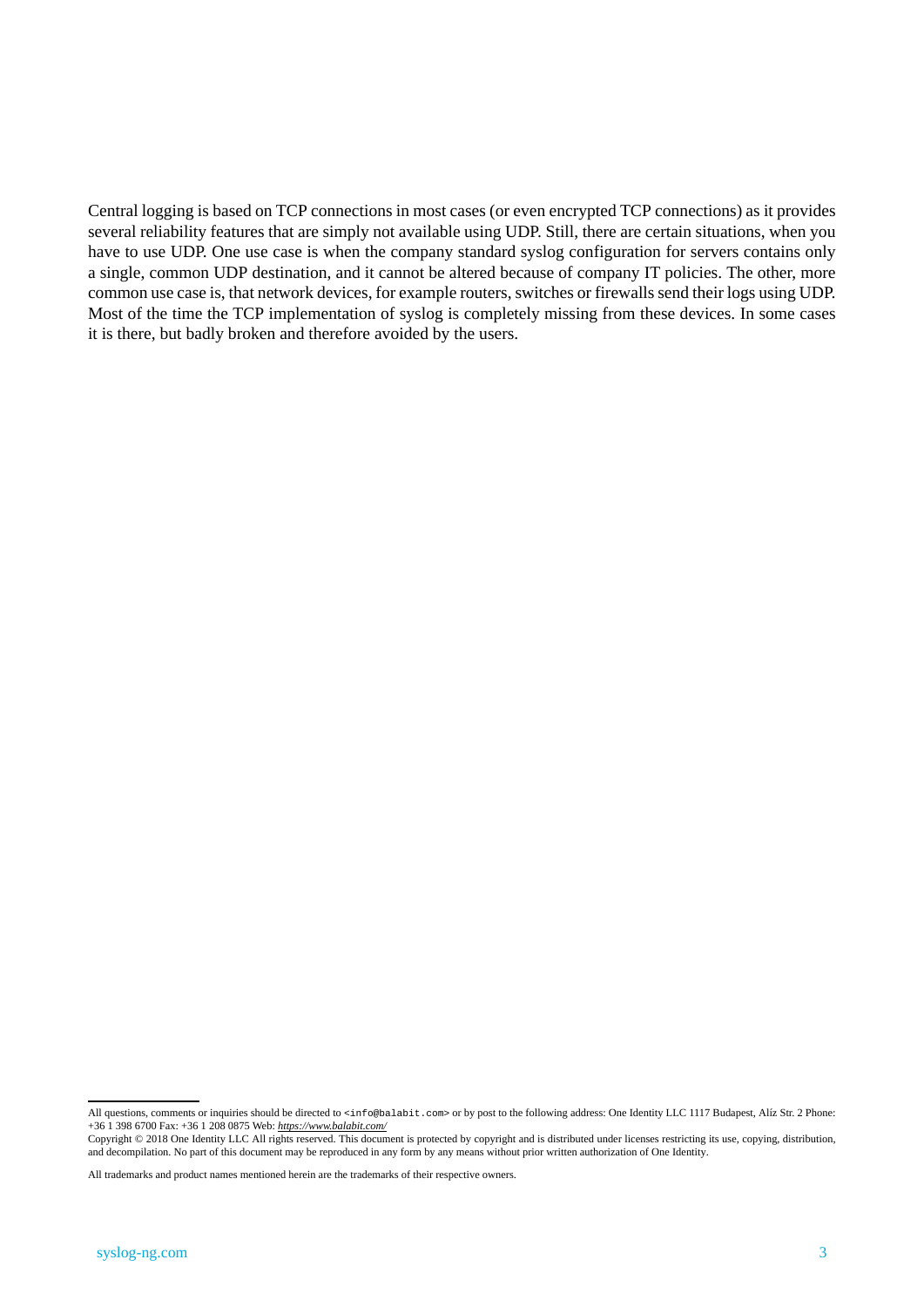## <span id="page-3-0"></span>**1. Problems**

When compared to TCP, UDP is more lightweight, and it consumes less computing resources. However, this is probably the only positive feature of UDP when discussing log message transfer. On the sender side UDP sends packets with a "fire and forget" method, meaning that it does not ensure that the packet was received, there is no error handling, acknowledgement, retransmission or timeout and therefore it is prone to losing messages.

There are several points during the transmission where messages can be lost when using UDP:

- When there are multiple hops, a burst of log messages can be lost.
- Kernel network card driver level: virtualization might cause problems, also certain drivers and cards are unable to keep up with high traffic and therefore log messages can be lost.
- Kernel buffer size: when syslog-ng cannot read fast enough from the kernel, buffers are filled and log messages can be lost.
- In syslog-ng when the destination side is not fast enough and buffers are filled. For example when the disk I/O is held by some other application, therefore the messages cannot get written by syslog-ng. Even on a dedicated server, just browsing the stored logs can be a reason for that.

The effects of these problems can be reduced, but keep in mind, that UDP is not a reliable protocol.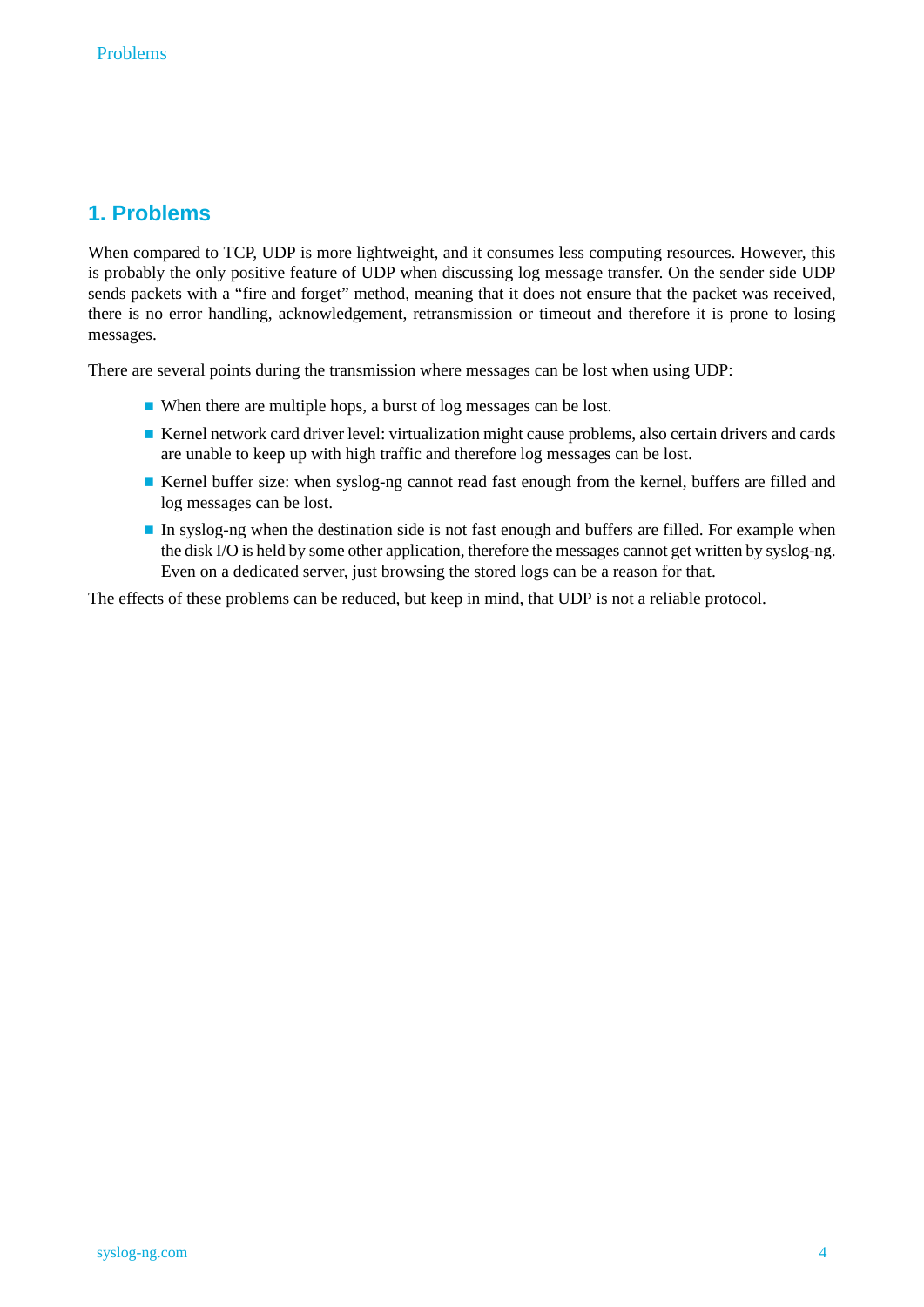### <span id="page-4-0"></span>**2. Resolving UDP message loss problems**

Even if UDP is not a reliable protocol, and message loss can not be completely avoided, there are many ways to improve the situation. If you only have a few incoming UDP messages, you might not need any or all of these safe guards. However, as soon as you expect higher UDP traffic or burst of UDP packages, it is definitely worth implementing them.

#### **Collect messages close to the source**

UDP packages easily get lost if they have to travel through switches and routers. This kind of loss is difficult to detect, unless you can count the number of messages both on the sending and receiving side. To avoid message loss, install a syslog-ng relay collecting UDP messages as close as possible to the log source, ideally on the same switch or at least on the same subnetwork. Forward the logs to your central log server using TCP or RLTP protocols.

#### **Use the right network card and network driver**

Some network cards handle high load better than others. In high traffic environments it is worth using server class network cardsthat can off-load many of the tasks. The same hardware can sometimes be used with different drivers, so select the driver that suits your needs best.

To generate syslog traffic for stress testing your environment, use loggen (a tool bundled with syslog-ng). To check for dropped packages at hardware level, use ifconfig or ethtool.

### **Use physical machines instead of virtual ones**

Full hardware virtualization, for example VMware can degrade performance, especially during hardware access like high speed networking. In some situations, using the right network driver inside the virtual machine can resolve this problem. On a loaded host machine even the right network driver will not solve these issues, therefore it is better to move log collection to a physical machine.

#### **Use large buffers in kernel**

If syslog-ng cannot read the messages fast enough from the UDP socket, the kernel receive buffers will start to fill and after the configured limit has been reached, the kernel will start discarding messages. In this case, it is necessary to adjust the buffer size accordingly. To raise the size of the kernel receive buffers, use the sysctl command to tune the *net.core.rmem\_max* parameter. Next, raise the size of the *so-rcvbuf* option of the syslog-ng source definition as well, so that syslog-ng is capable of utilizing the larger kernel receive buffers. In a high traffic environment as high as 256MB might be necessary:

#### sysctl -w net.core.rmem\_max=268435456

Enter the value in bytes. In the example above, 256\*1024\*1024=268435456 bytes. As a rule of thumb, this buffer size should be enough to accommodate incoming peak message rate for at least one second.



#### **Warning**

Any issue causing the loss of buffer content can result in higher message loss because of the higher buffer size. To minimize risk, it is important to determine the required buffer size instead of using a buffer that is higher than what is absolutely necessary.